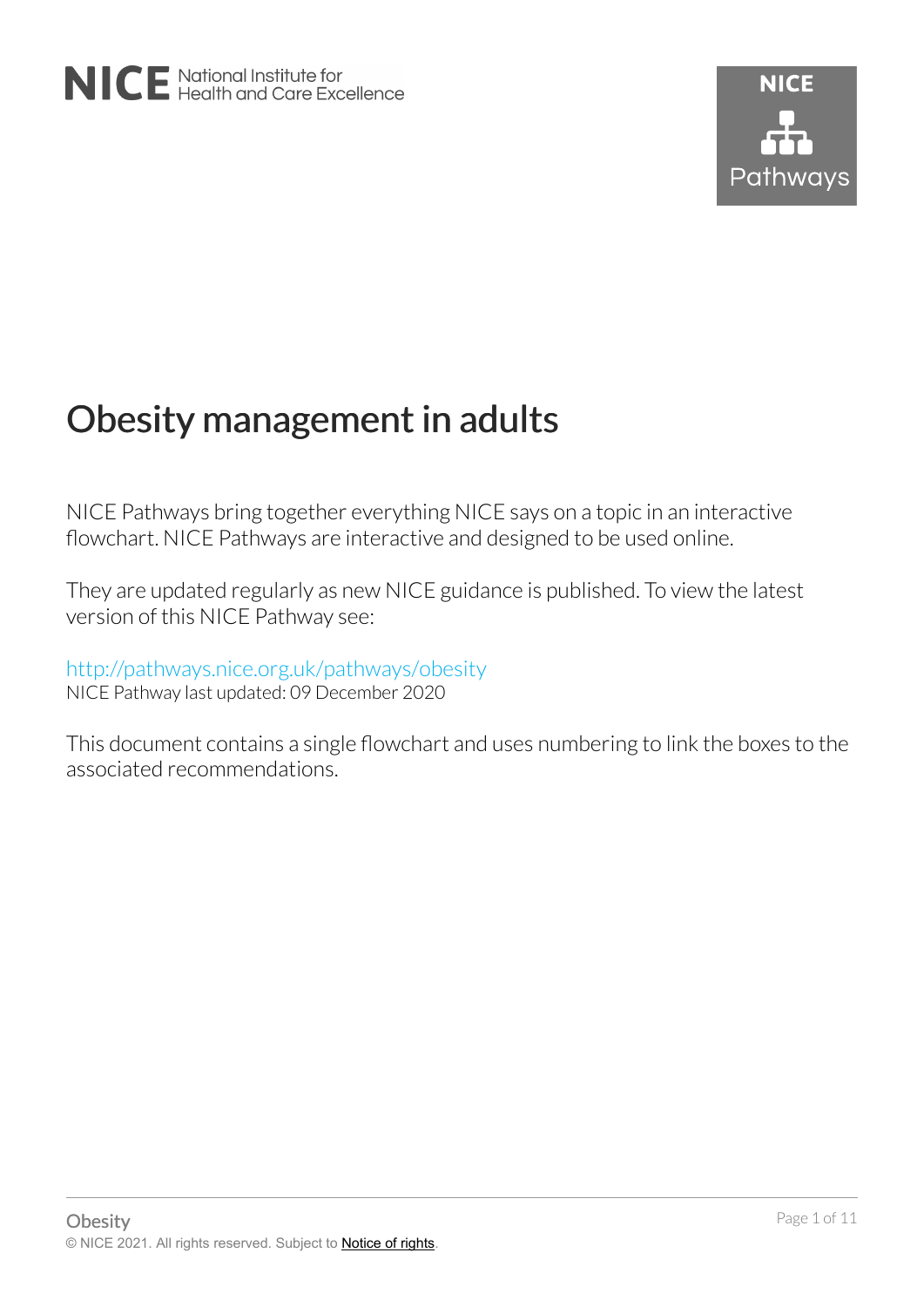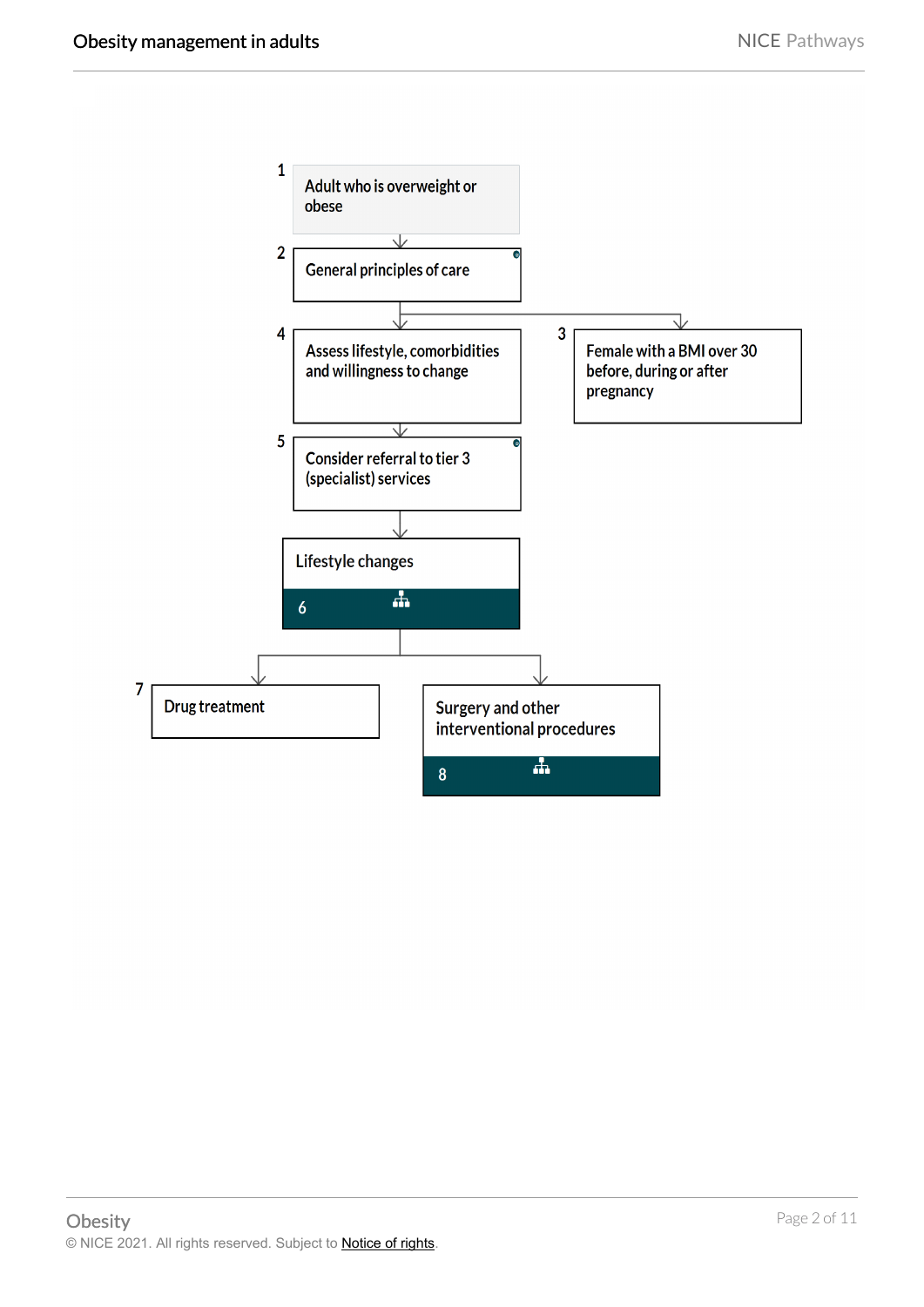## **1 Adult who is overweight or obese**

No additional information

### **2 General principles of care**

Equip specialist settings for treating people who are severely obese with, for example, special seating and adequate weighing and monitoring equipment. Ensure hospitals have access to specialist equipment – such as larger scanners and beds – when providing general care for people who are severely obese.

Discuss the choice of interventions for weight management with the person. The choice of intervention should be agreed with the person.

Tailor the components of the planned weight management programme to the person's preferences, initial fitness, health status and lifestyle.

Offer regular, non-discriminatory long-term follow-up by a trained professional. Ensure continuity of care in the multidisciplinary team through good record-keeping.

#### **Quality standards**

The following quality statement is relevant to this part of the interactive flowchart.

#### **Obesity: clinical assessment and management**

2. Discussion on the choice of interventions

## **3 Female with a BMI of more than 30 before, during or after pregnancy**

See [BMI more than 30 in the NICE Pathway on diet](https://pathways.nice.org.uk/pathways/diet/dietary-interventions-and-advice-for-adults#content=view-node%3Anodes-bmi-more-than-30) and [interventions and advice for women](https://pathways.nice.org.uk/pathways/maternal-and-child-nutrition/maternal-and-child-nutrition-in-primary-and-secondary-care-and-community-health-services#content=view-node%3Anodes-interventions-and-advice-for-women-with-a-bmi-of-over-30-who-may-become-pregnant-are-pregnant-or-breastfeeding-or-who-have-had-a-baby)  [with a BMI over 30 in the NICE Pathway on maternal and child nutrition.](https://pathways.nice.org.uk/pathways/maternal-and-child-nutrition/maternal-and-child-nutrition-in-primary-and-secondary-care-and-community-health-services#content=view-node%3Anodes-interventions-and-advice-for-women-with-a-bmi-of-over-30-who-may-become-pregnant-are-pregnant-or-breastfeeding-or-who-have-had-a-baby)

See also [obesity in the NICE Pathway on intrapartum care for women with existing medical](https://pathways.nice.org.uk/pathways/intrapartum-care-for-women-with-existing-medical-conditions/intrapartum-care-for-women-with-existing-medical-conditions-overview#content=view-node%3Anodes-obesity) [conditions](https://pathways.nice.org.uk/pathways/intrapartum-care-for-women-with-existing-medical-conditions/intrapartum-care-for-women-with-existing-medical-conditions-overview#content=view-node%3Anodes-obesity).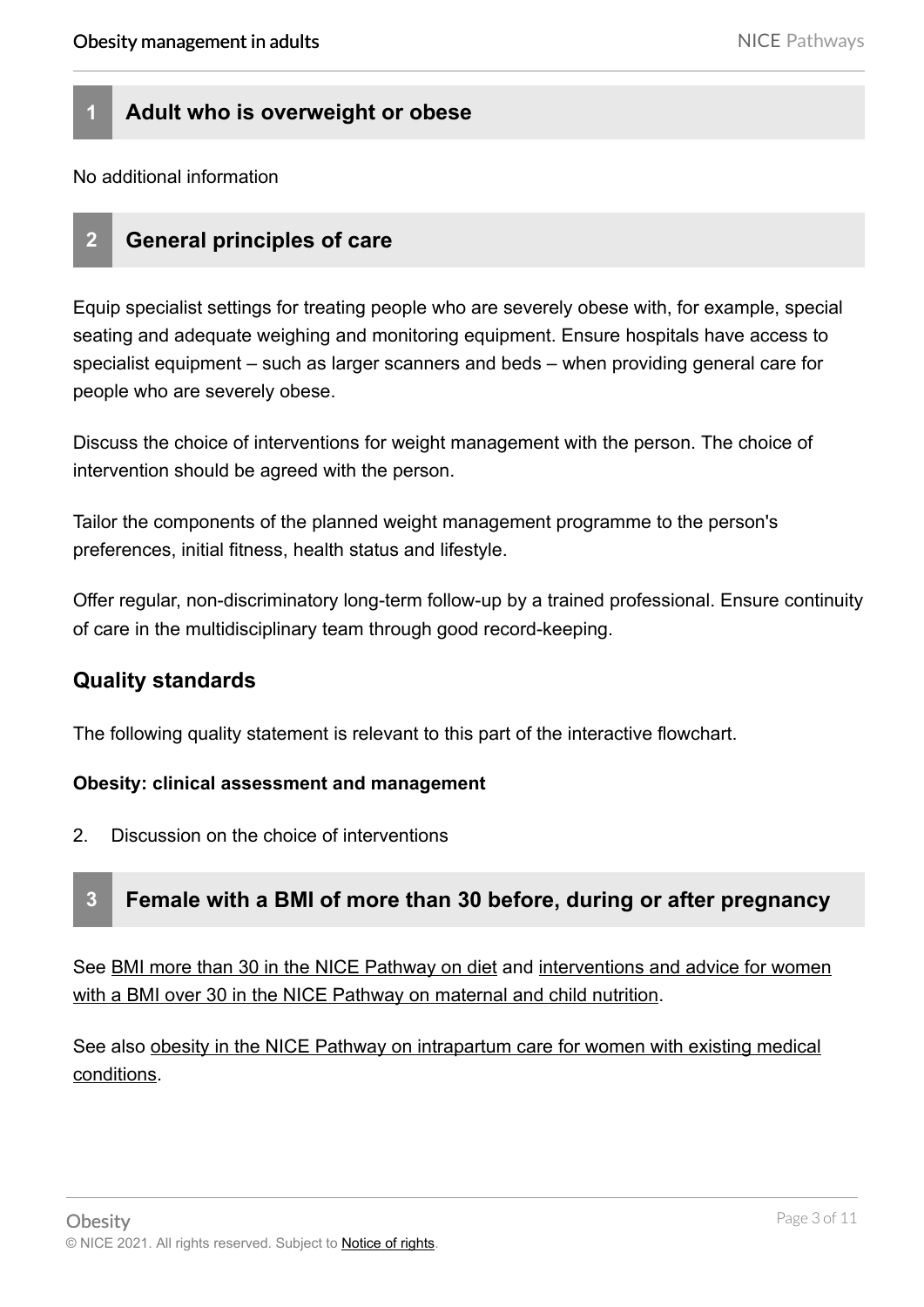## **4 Assess lifestyle, comorbidities and willingness to change**

Make an initial assessment, then use clinical judgement to investigate comorbidities and other factors to an appropriate level of detail, depending on the person, the timing of the assessment, the degree of overweight or obesity, and the results of previous assessments.

Manage comorbidities when they are identified; do not wait until the person has lost weight.

Offer people who are not yet ready to change the chance to return for further consultations when they are ready to discuss their weight again and willing or able to make lifestyle changes. Give them information on the benefits of losing weight, healthy eating and increased physical activity.

Recognise that surprise, anger, denial or disbelief about their health situation may diminish people's ability or willingness to change. Stress that obesity is a clinical term with specific health implications, rather than a question of how people look; this may reduce any negative feelings.

During the consultation:

- Assess the person's view of their weight and the diagnosis, and possible reasons for weight gain.
- Explore eating patterns and physical activity levels.
- Explore any beliefs about eating and physical activity and weight gain that are unhelpful if the person wants to lose weight.
- Be aware that people from certain ethnic and socioeconomic backgrounds may be at greater risk of obesity, and may have different beliefs about what is a healthy weight and different attitudes towards weight management.
- Find out what the person has already tried and how successful this has been, and what  $\bullet$ they learned from the experience.
- Assess the person's readiness to adopt changes.
- Assess the person's confidence in making changes.

Give people and their families and/or carers information on the reasons for tests, how the tests are done and their results and meaning. If necessary, offer another consultation to fully explore the options for treatment or discuss test results.

Take measurements (see [identifying and assessing people who are overweight or obese\)](https://pathways.nice.org.uk/pathways/obesity/identifying-and-assessing-people-who-are-overweight-or-obese) to determine degree of overweight or obesity and discuss the implications of the person's weight. Then, assess: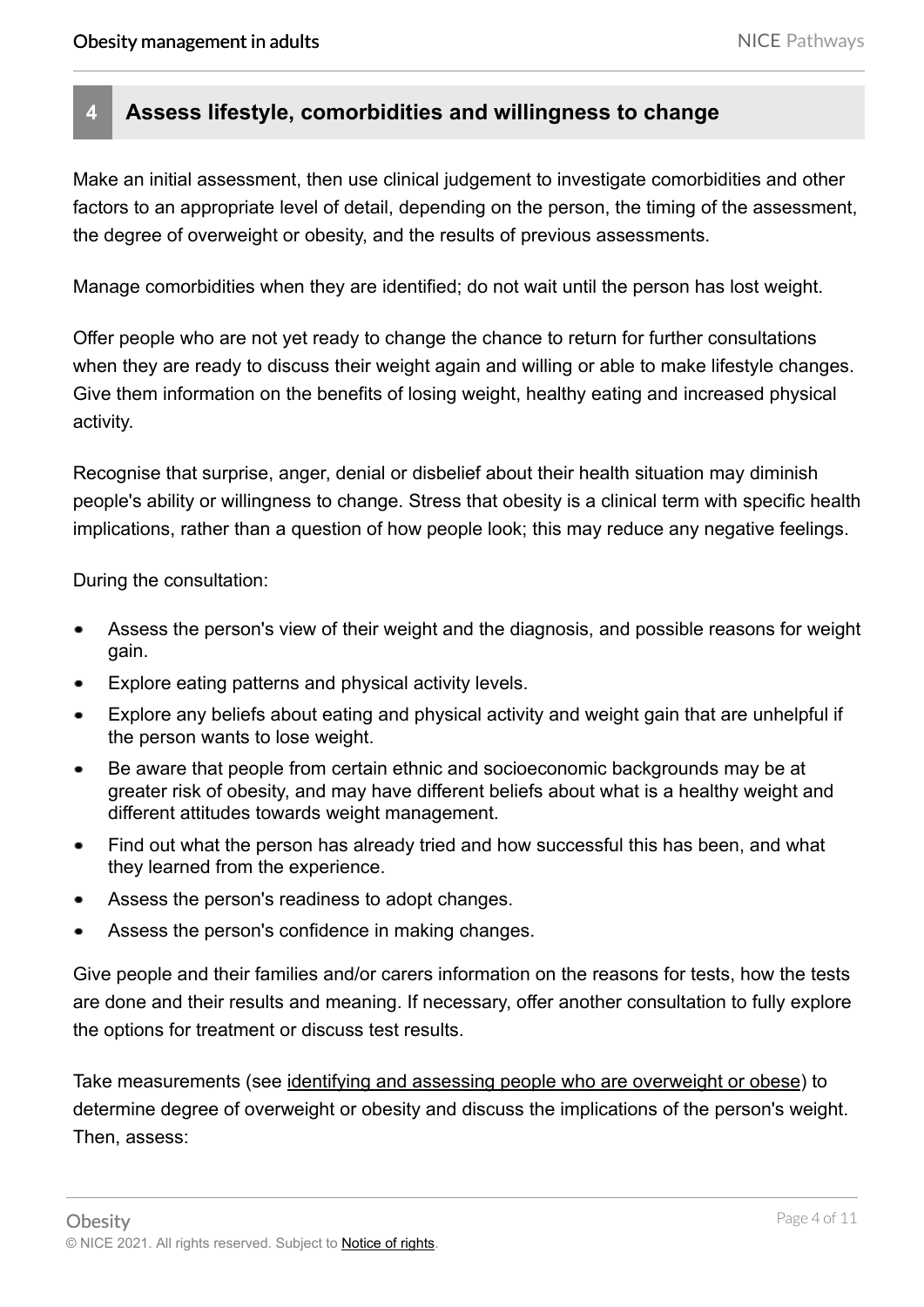- any presenting symptoms
- any underlying causes of being overweight or obese
- eating behaviours
- any comorbidities (for example type 2 diabetes, hypertension, cardiovascular disease, osteoarthritis, dyslipidaemia and sleep apnoea)
- any risk factors assessed using lipid profile (preferably done when fasting), blood pressure measurement and HbA1c measurement
- the person's lifestyle (diet and [physical activity](#page-8-0) [See page 9])
- any psychosocial distress
- any environmental, social and family factors, including family history of overweight and  $\blacksquare$ obesity and comorbidities
- the person's willingness and motivation to change lifestyle  $\bullet$
- the potential of weight loss to improve health  $\bullet$
- any psychological problems  $\bullet$
- any medical problems and medication
- the role of family and care workers in supporting individuals with learning disabilities to make lifestyle changes.

NICE has published a [medtech innovation briefing on Lifelight First for monitoring vital signs.](http://www.nice.org.uk/advice/MIB213)

## **5 Consider referral to tier 3 (specialist) services**

Consider referral to tier 3 services if:

- the underlying causes of being overweight or obese need to be assessed
- the person has complex disease states and/or needs that cannot be managed adequately in tier 2 (for example, the additional support needs of individuals with learning disabilities)
- conventional treatment has been unsuccessful
- drug treatment is being considered for a person with a BMI more than 50 kg/m<sup>2</sup>
- specialist interventions (such as a very low-calorie diet) may be needed or
- surgery is being considered.

For more information on tier 3 services, see [NHS England's report on joined up clinical](http://www.england.nhs.uk/wp-content/uploads/2014/03/owg-join-clinc-path.pdf)  [pathways for obesity](http://www.england.nhs.uk/wp-content/uploads/2014/03/owg-join-clinc-path.pdf).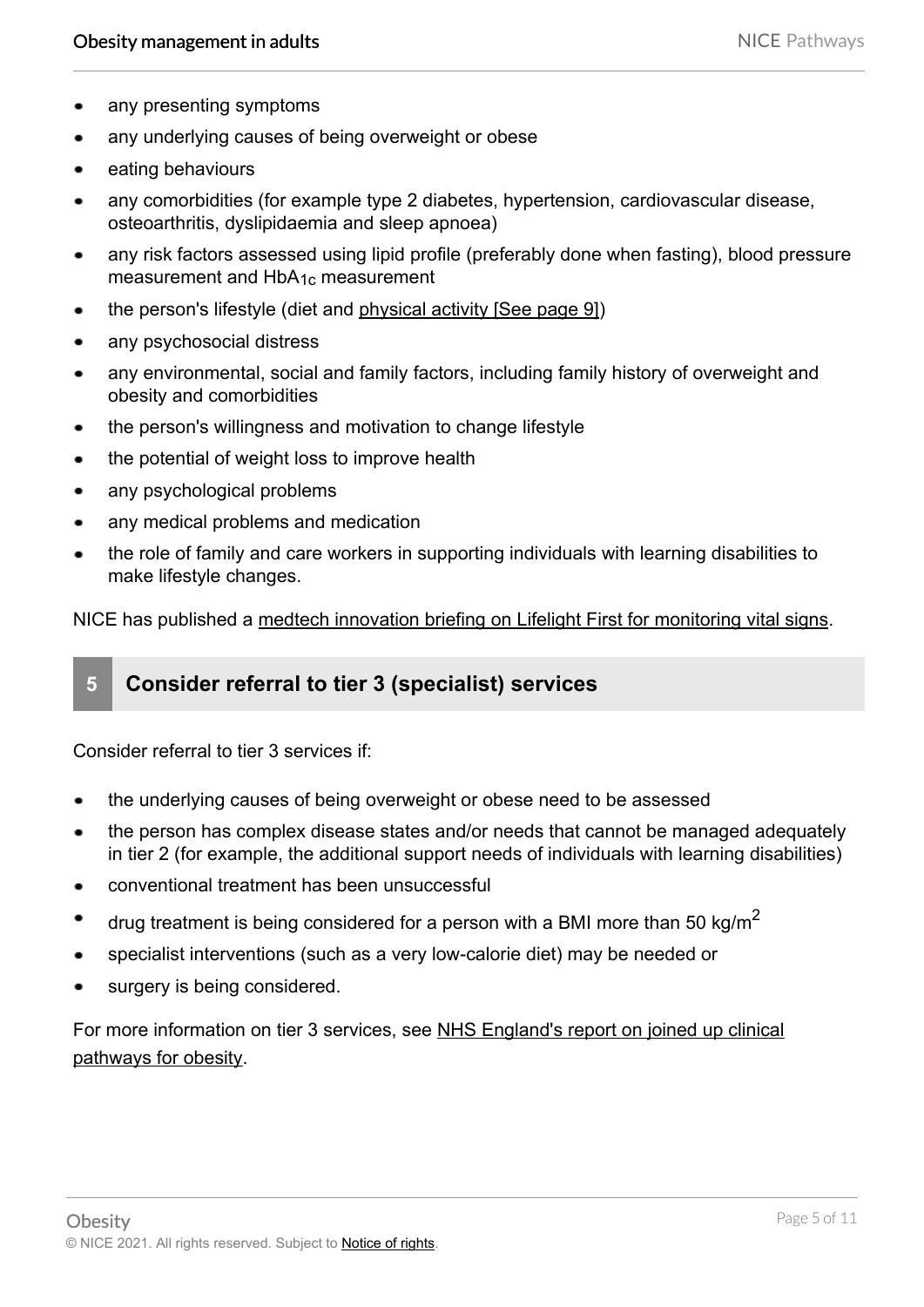## **Quality standards**

The following quality statement is relevant to this part of the interactive flowchart.

#### **Obesity: clinical assessment and management**

2. Discussion on the choice of interventions

## **6 Lifestyle changes**

[See Obesity / Lifestyle changes for adults who are overweight or obese](https://pathways.nice.org.uk/pathways/obesity/lifestyle-changes-for-adults-who-are-overweight-or-obese) 

## **7 Drug treatment**

Consider pharmacological treatment only after dietary, exercise and behavioural approaches have been started and evaluated.

Consider drug treatment for people who have not reached their target weight loss or have reached a plateau on dietary, activity and behavioural changes.

Make the decision to start drug treatments after discussing the potential benefits and limitations with the person, including the mode of action, adverse effects and monitoring requirements, and the potential impact on the person's motivation. Make arrangements for appropriate healthcare professionals to offer information, support and counselling on additional diet, [physical activity](#page-8-0) [\[See page 9\]](#page-8-0) and behavioural strategies when drug treatment is prescribed. Provide information on patient support programmes.

#### **Orlistat**

Only prescribe orlistat as part of an overall plan for managing obesity in adults who meet one of the following criteria:

- a BMI of 28 kg/m<sup>2</sup> or more with associated risk factors ٠
- a BMI of 30 kg/m $^2$  or more.

Continue orlistat therapy beyond 3 months only if the person has lost at least 5% of their initial body weight since starting drug treatment. Also see below for advice on targets for people with type 2 diabetes.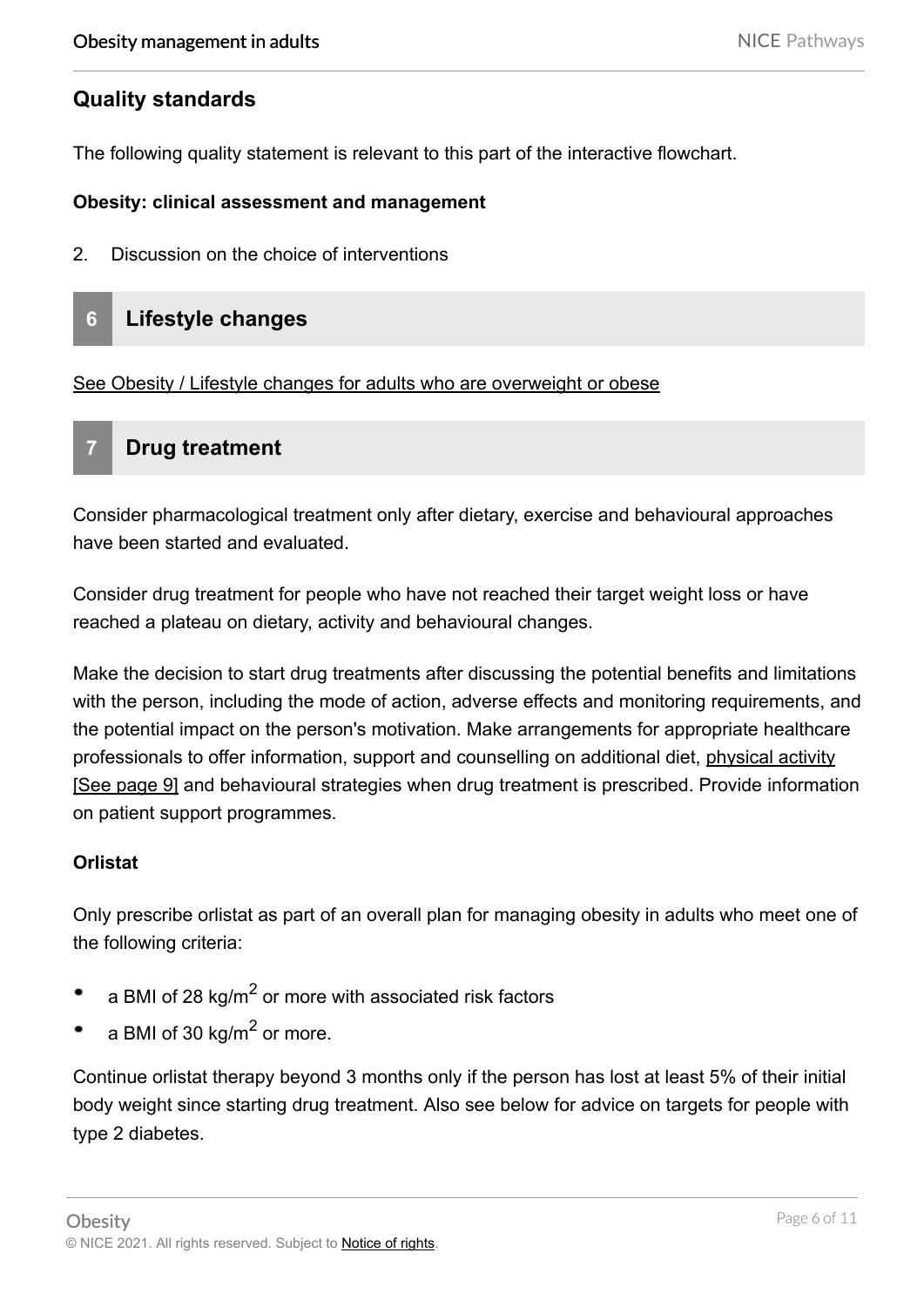Make the decision to use drug treatment for longer than 12 months (usually for weight maintenance) after discussing potential benefits and limitations with the person.

The co-prescribing of orlistat with other drugs aimed at weight reduction **is not recommended**.

#### **Liraglutide**

The following recommendations are from NICE technology appraisal guidance on liraglutide for [managing overweight and obesity.](http://www.nice.org.uk/Guidance/TA664)

Liraglutide is recommended as an option for managing overweight and obesity alongside a reduced-calorie diet and increased physical activity in adults, only if:

- they have a [BMI](#page-8-1) of at least 35 kg/m<sup>2</sup> (or at least 32.5 kg/m<sup>2</sup> for members of minority ethnic  $\bullet$ groups known to be at equivalent risk of the consequences of obesity at a lower BMI than the white population) and
- they have non-diabetic hyperglycaemia (defined as a haemoglobin A1c level of 42 mmol/  $\bullet$ mol to 47 mmol/mol [6.0% to 6.4%] or a fasting plasma glucose level of 5.5 mmol/litre to 6.9 mmol/litre) and
- they have a high risk of cardiovascular disease based on risk factors such as hypertension and dyslipidaemia and
- it is prescribed in secondary care by a specialist multidisciplinary tier 3 weight management service and
- the company provides it according to the [commercial arrangement](http://www.nice.org.uk/Guidance/TA664).

This recommendation is not intended to affect treatment with liraglutide that was started in the NHS before this guidance was published. Adults having treatment outside this recommendation may continue without changes to the funding arrangements in place for them before this guidance was published, until they and their NHS clinician consider it appropriate to stop.

#### See [why we made the recommendations on liraglutide](http://www.nice.org.uk/guidance/TA664/chapter/1-Recommendations).

NICE has written [information for the public on liraglutide](http://www.nice.org.uk/guidance/TA664/InformationForPublic).

#### **Naltrexone–bupropion**

The following recommendations are from NICE technology appraisal guidance on [naltrexone–bupropion for managing overweight and obesity.](http://www.nice.org.uk/guidance/TA494)

Naltrexone–bupropion is not recommended within its marketing authorisation for managing overweight and obesity in adults alongside a reduced-calorie diet and increased physical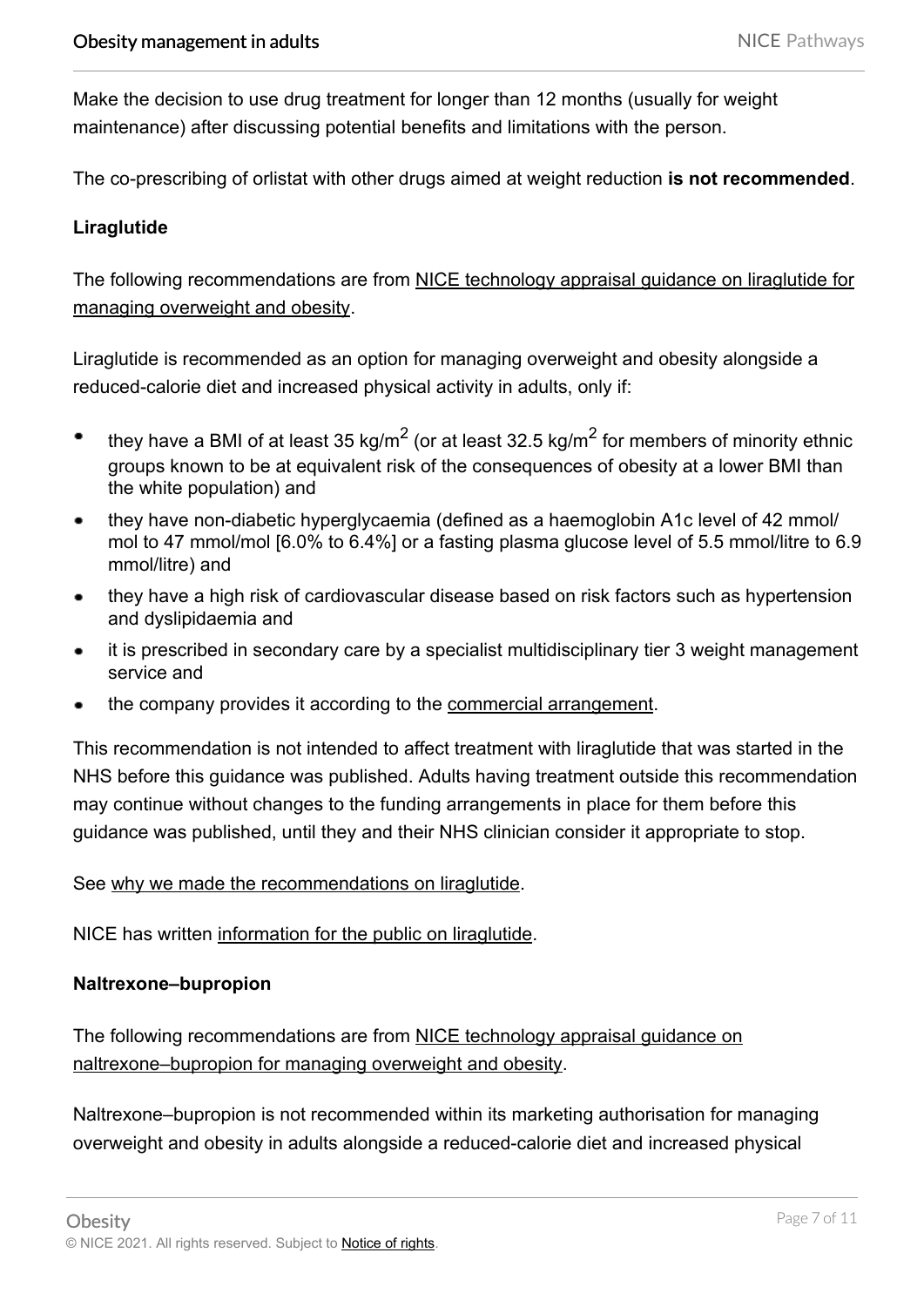activity.

This recommendation is not intended to affect treatment with naltrexone–bupropion that was started in the NHS before this guidance was published. Adults having treatment outside this recommendation may continue without change to the funding arrangements in place for them before this guidance was published, until they and their NHS clinician consider it appropriate to stop.

See [why we made these recommendations on naltrexone–bupropion](#page-8-2) [See page 9].

NICE has written [information for the public on naltrexone–bupropion.](http://www.nice.org.uk/guidance/TA494/informationforpublic)

#### **Continued prescribing and withdrawal**

Pharmacological treatment may be used to maintain weight loss, rather than to continue to lose weight.

If there is concern about micronutrient intake adequacy, a supplement providing the reference nutrient intake for all vitamins and minerals should be considered, particularly for vulnerable groups such as older people (who may be at risk of malnutrition) and young people (who need vitamins and minerals for growth and development).

Offer support to help maintain weight loss to people whose drug treatment is being withdrawn; if they did not reach their target weight, their self-confidence and belief in their ability to make changes may be low.

Monitor the effect of drug treatment and reinforce lifestyle advice and adherence through regular review.

Consider withdrawing drug treatment in people who have not reached weight loss targets (see above for details).

Rates of weight loss may be slower in people with type 2 diabetes, so less strict goals than those for people without diabetes may be appropriate. Agree the goals with the person and review them regularly.

## **8 Surgery and other interventional procedures**

#### See Obesity / Surgery and other interventional procedures for obese adults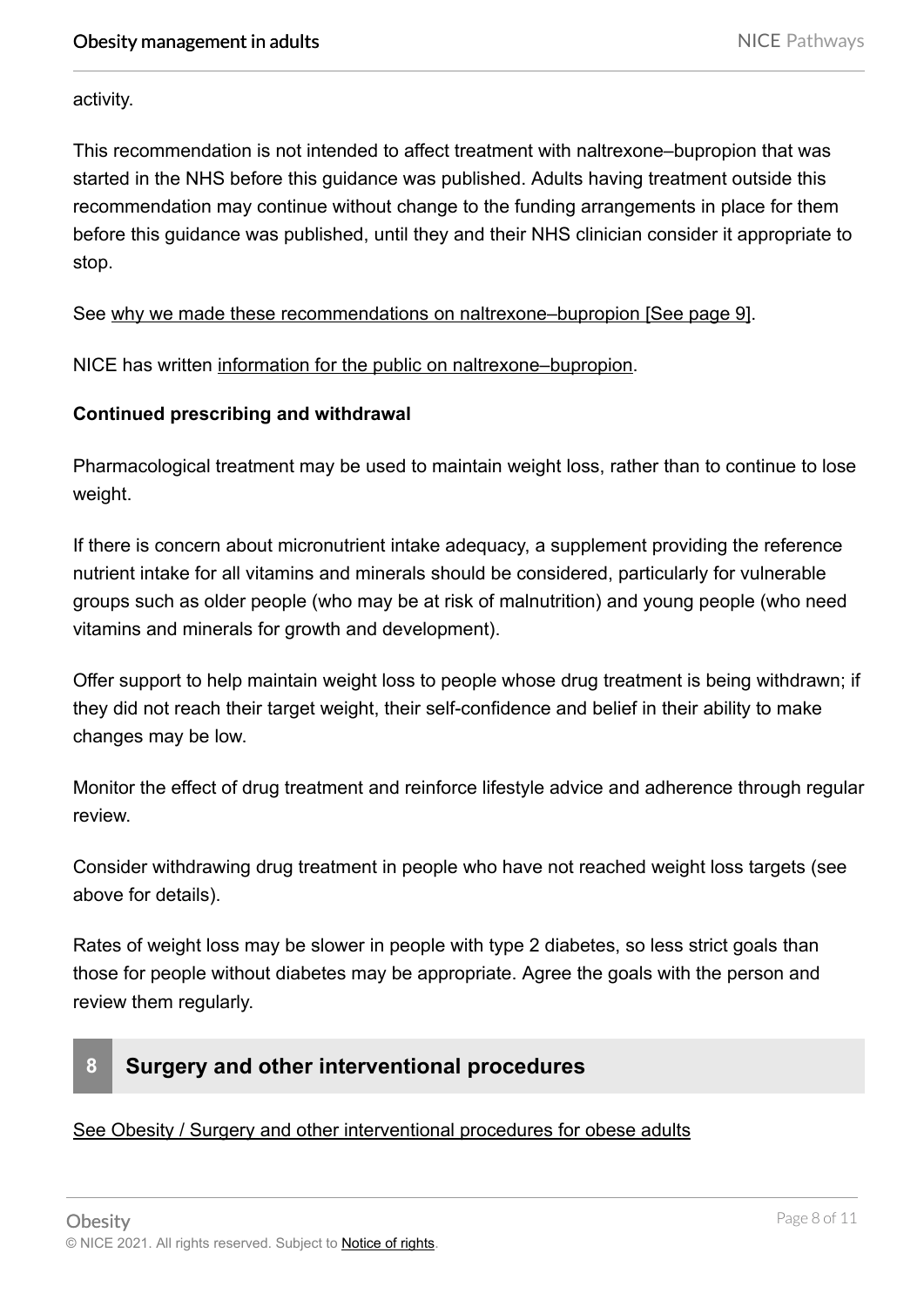<span id="page-8-0"></span>The full range of human movement, from active hobbies, walking, cycling and the other physical activities involved in daily living, such as walking up stairs, gardening and housework to competitive sport and exercise.

## <span id="page-8-2"></span>**Why we made these recommendations on naltrexone–bupropion**

Obesity is very common in England, affecting about 30% of the population. Current management for overweight and obesity is lifestyle measures alone, lifestyle measures with orlistat or bariatric surgery.

Clinical trial evidence shows that naltrexone–bupropion with lifestyle measures is more effective than lifestyle measures alone, but its long-term effectiveness is unknown.

The estimate of cost effectiveness for naltrexone–bupropion with lifestyle measures, compared with lifestyle measures alone, is highly uncertain because of uncertainties in the modelling assumptions. Large numbers of people could be eligible for treatment which could potentially be long-term, leading to high overall costs for naltrexone–bupropion. Therefore, in these circumstances more certainty is needed that naltrexone–bupropion will provide value for the NHS.

For more information see the committee discussion in the [NICE technology appraisal on](http://www.nice.org.uk/guidance/TA494) [naltrexone–bupropion for managing overweight and obesity](http://www.nice.org.uk/guidance/TA494).

## **Glossary**

**BMI** 

<span id="page-8-1"></span>body mass index

#### **Sources**

[Obesity: identification, assessment and management](http://www.nice.org.uk/guidance/CG189) (2014) NICE guideline CG189

[Liraglutide for managing overweight and obesity](http://www.nice.org.uk/Guidance/TA664) (2020) NICE technology appraisal guidance 664

[Naltrexone–bupropion for managing overweight and obesity](http://www.nice.org.uk/guidance/TA494) (2017) NICE technology appraisal guidance 494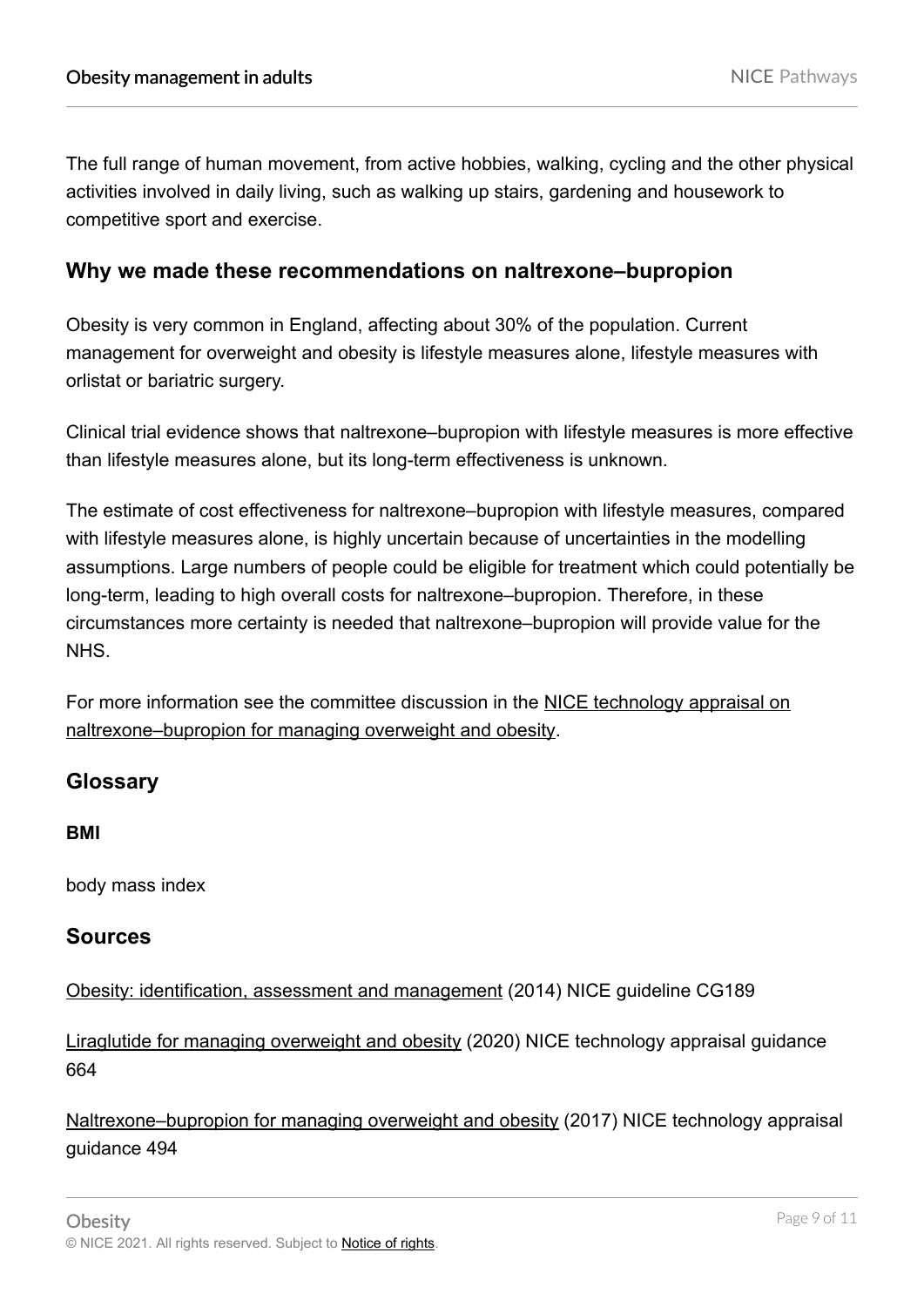## **Your responsibility**

#### **Guidelines**

The recommendations in this guideline represent the view of NICE, arrived at after careful consideration of the evidence available. When exercising their judgement, professionals and practitioners are expected to take this guideline fully into account, alongside the individual needs, preferences and values of their patients or the people using their service. It is not mandatory to apply the recommendations, and the guideline does not override the responsibility to make decisions appropriate to the circumstances of the individual, in consultation with them and their families and carers or guardian.

Local commissioners and providers of healthcare have a responsibility to enable the guideline to be applied when individual professionals and people using services wish to use it. They should do so in the context of local and national priorities for funding and developing services, and in light of their duties to have due regard to the need to eliminate unlawful discrimination, to advance equality of opportunity and to reduce health inequalities. Nothing in this guideline should be interpreted in a way that would be inconsistent with complying with those duties.

Commissioners and providers have a responsibility to promote an environmentally sustainable health and care system and should [assess and reduce the environmental impact of](https://www.nice.org.uk/about/who-we-are/sustainability) [implementing NICE recommendations](https://www.nice.org.uk/about/who-we-are/sustainability) wherever possible.

#### **Technology appraisals**

The recommendations in this interactive flowchart represent the view of NICE, arrived at after careful consideration of the evidence available. When exercising their judgement, health professionals are expected to take these recommendations fully into account, alongside the individual needs, preferences and values of their patients. The application of the recommendations in this interactive flowchart is at the discretion of health professionals and their individual patients and do not override the responsibility of healthcare professionals to make decisions appropriate to the circumstances of the individual patient, in consultation with the patient and/or their carer or guardian.

Commissioners and/or providers have a responsibility to provide the funding required to enable the recommendations to be applied when individual health professionals and their patients wish to use it, in accordance with the NHS Constitution. They should do so in light of their duties to